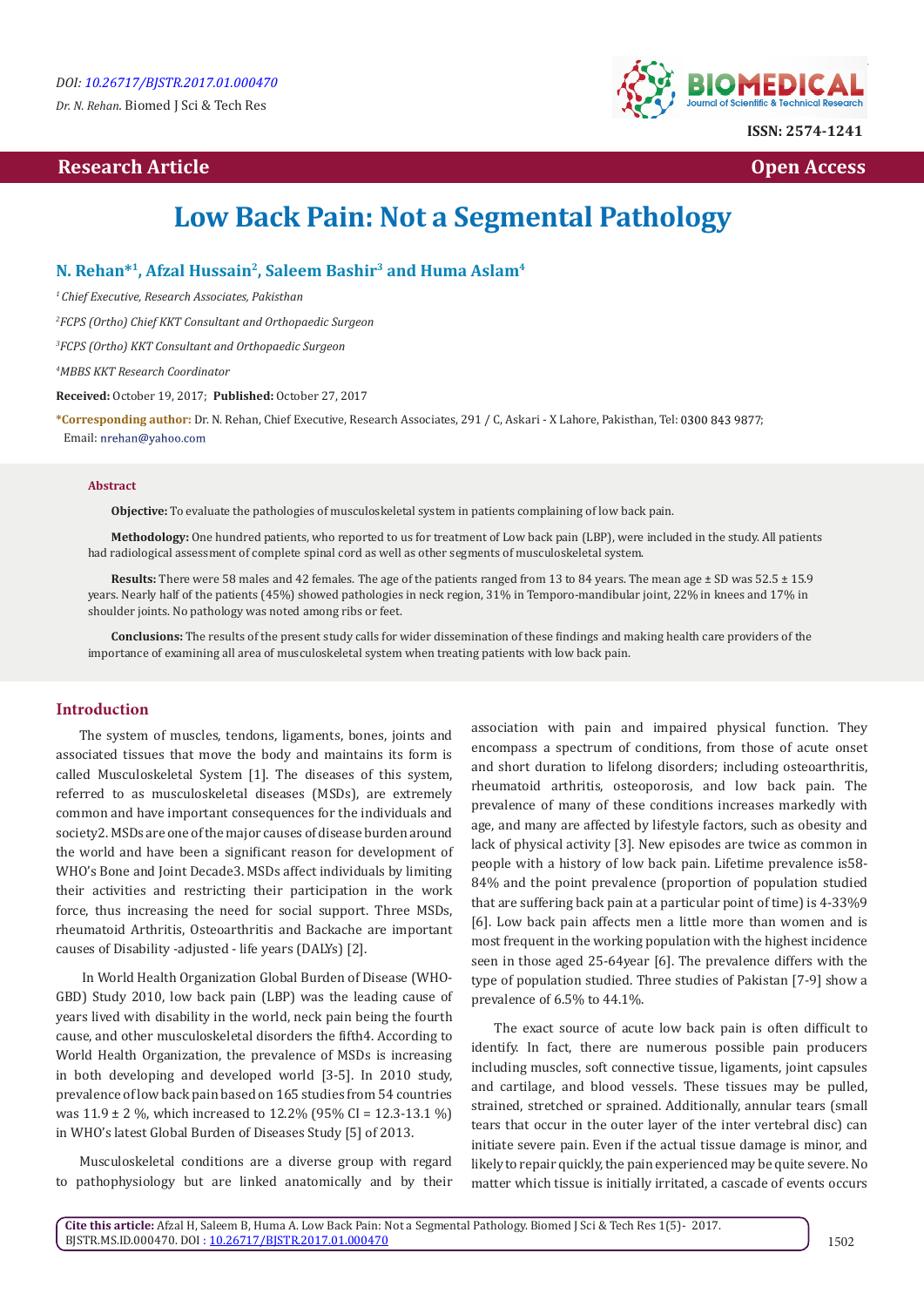which contributes to the pain experience. Numerous chemical substances are released in response to tissue irritation. These substances "stimulate" the surrounding pain sensitive nerve fibers, resulting in the sensation of pain. Some of these chemicals trigger the process of inflammation, or swelling, which also contributes to pain. The chemicals associated with this inflammatory process feedback more signals which perpetuate the process of swelling. The inflammation attributable to this cycle of events may persist for days to weeks [10].

Many studies have found patients with low back pain having significant changes in other joints [11-13]. However; this fact has never been brought to light in Pakistani literature. Since our centre primarily caters to the patients suffering from musculoskeletal disorders, it was thought worthwhile to undertake a similar study.

## **Materials and Methods**



One hundred consecutive patients complaining of low back pain were included in the study. There were 42 females and 58 male patients. On arrival at our centre, each patient was interviewed in detail by a Medical Officer / Psychologist. The presenting complaints were recorded and height, weight, Blood Pressure, Pulse and BMI are noted. Thereafter, the patient had complete physical examination by an Orthopedic Surgeon. For cervical spine, transverse processes are palpated on both sides from C2 to C6 for each vertebra and spinous process is palpated for C7 vertebra. For thoracic and lumbar spine, spinous processes are palpated for each vertebra. For sacral spine posterior surface is palpated. SI joint is palpated on posterior joint line, ankle joint is palpated on deltoid ligament and lateral collateral ligament, knee joint is palpated on site of attachment of medial collateral ligament, hip joint is palpated on greater trochanter, sternoclavicular and shoulder joints are palpated on anterior joint lines, elbow joint is palpated on lateral and medial side of olecranon, wrist joint is palpated on joint line dorsally and on radial and ulnar styloid processes and small joints of hands and feet are palpated on respective joint

lines. Radiological and where needed laboratory investigations were undertaken for all joints shown in Figure 1. At our centre, all records are computerized. Radiological imaging is reported by local Radiologists as well as Radiologists at KKT Centre Canada.

## **Results**

The age of the patients ranged from 13 to 84 years (Table 1). The mean age of 100 patients was  $52.2 \pm 15.9$  years being  $51.9 \pm 1.9$ 17.8 years among males and  $52.5 \pm 11.7$  years among females showing no significant difference (P= 0.86). The pathologies seen in joints other than spine are shown in Figure-1. The maximum number of patients (45%) showed pathologies in neck region, 31% in Temporo-mandibular joint, 22% in knees and 17% in shoulder joints. No pathology was noted among ribs or feet.

**Table 1 :** Demographics of Study Population.

| Age<br>(Years)          | <b>Males</b>    |                | <b>Females</b>  |                | <b>Total</b>         |                |
|-------------------------|-----------------|----------------|-----------------|----------------|----------------------|----------------|
|                         | No.             | <b>Percent</b> | No.             | <b>Percent</b> | No.                  | <b>Percent</b> |
| $\leq 25$               | 3               | 5.2            | $\mathbf{0}$    | $\mathbf{0}$   | 3                    | 3.0            |
| $26 - 50$               | 25              | 43.1           | 18              | 42.9           | 43                   | 43.0           |
| $51 - 75$               | 23              | 39.6           | 23              | 54.7           | 46                   | 46.0           |
| $\geq 76$               | 7               | 12.1           | 1               | 2.4            | 8                    | 8.0            |
| Total                   | 58              | 100.0          | 42              | 100.0          | 100                  | 100.0          |
| Range                   | 13-84           | $26 - 76$      | $13 - 84$       |                |                      |                |
| Mean $\pm$<br><b>SD</b> | $51.9 \pm 17.8$ |                | $52.5 \pm 11.7$ |                | $52. \pm 5 \pm 15.9$ |                |

#### **Discussion**

Many investigators have studied the involvement of various joints in patients of low back pain. Shum et al11 of United Christian Hospital, Hong Kong studied 60 patients to examine differences in the kinematics and joint coordination of the lumbar spine and hips between healthy subjects and patients with sub-acute low back pain (LBP).They concluded that back pain was related to changes in the kinematics and coordination of the lumbar spine and hips during sit-to-stand and stand-to-sit. Assessment of back pain patients should include kinematic analysis of the hips as well as the spine.

 In another study, the same group12 studied 20 asymptomatic subjects, 20 LBP and 20 patients with LBP and a positive straight leg raising test were requested to perform the sit-to-stand and stand-to-sit activities. Electromagnetic sensors were attached to the body to measure their kinematics. Back Pain patients exhibited compensatory movements and altered load sharing strategies during sit-to-stand and stand-to-sit activities. They conclude that the therapy should take account of these changes so that normal kinematic and kinetic characteristics of the spine and hip can be restored.

Rahbaret et al. [13] of Tabriz University of Medical Sciences in Iran conducted a case control study on 170 patients in order to evaluate the association between knee pain and lumbar disorders. They concluded that low back pain may be responsible in the development and/or progression of knee pain. Conversely, chronic and debilitating LBP can be due to the effects of knee pain and lower extremity impairments.